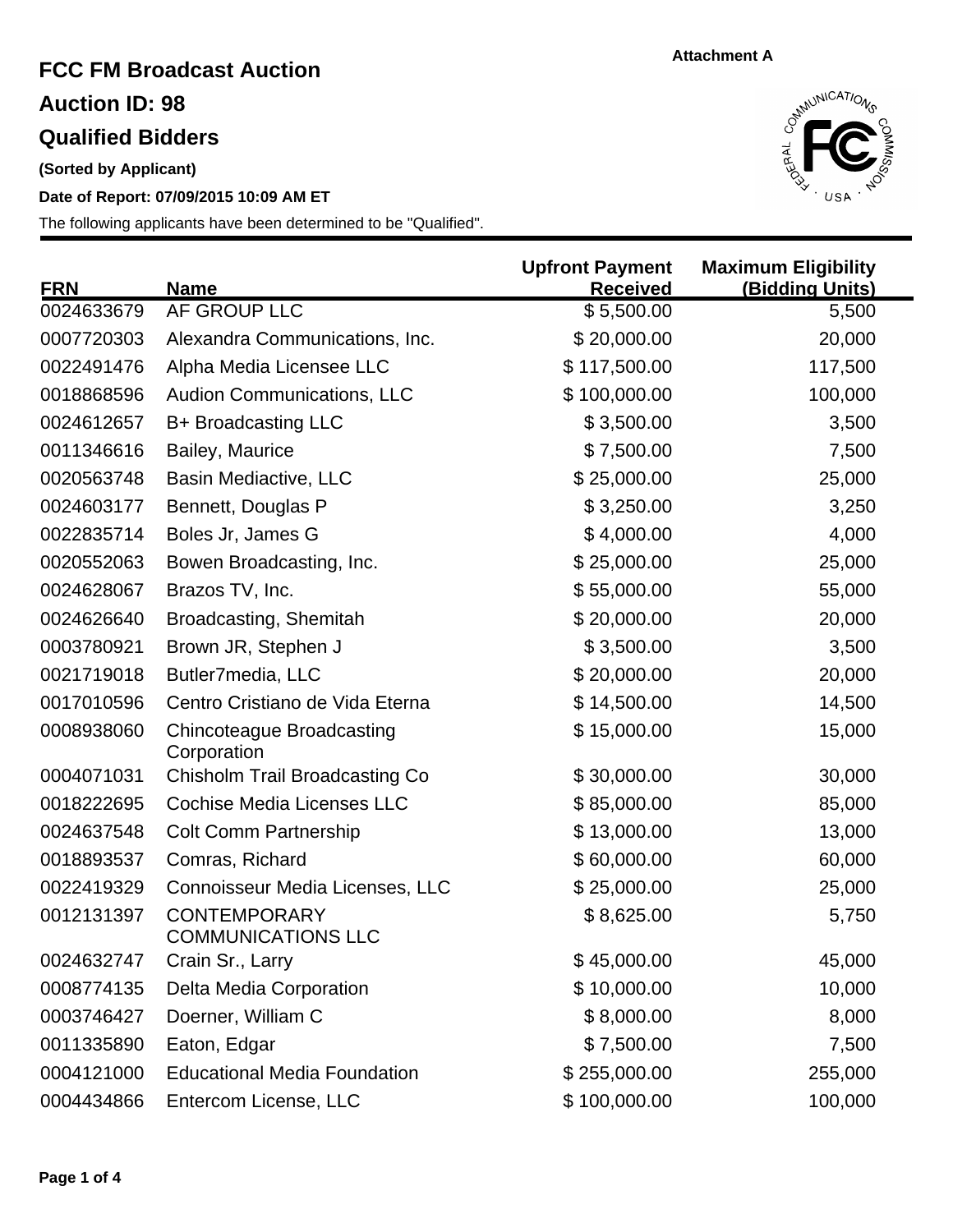## **FCC FM Broadcast Auction Qualified Bidders Auction ID: 98**

**(Sorted by Applicant)**

**Date of Report: 07/09/2015 10:09 AM ET**



| <b>FRN</b> | <b>Name</b>                                   | <b>Upfront Payment</b><br><b>Received</b> | <b>Maximum Eligibility</b><br>(Bidding Units) |
|------------|-----------------------------------------------|-------------------------------------------|-----------------------------------------------|
| 0020816138 | FMI Media, Inc.                               | $\sqrt{$75,000.00}$                       | 75,000                                        |
| 0022119663 | Gallegos, Eduardo                             | \$20,000.00                               | 20,000                                        |
| 0003772498 | Georgia-Carolina Radiocasting<br>Company, LLC | \$42,500.00                               | 42,500                                        |
| 0024631731 | Giraldo, luis E                               | \$750.00                                  | 750                                           |
| 0023931546 | Good News Broadcasting Network,<br>Inc        | \$6,000.00                                | 6,000                                         |
| 0011335098 | Hispanic Target Media Inc                     | \$5,000.00                                | 5,000                                         |
| 0004366886 | Hometown Broadcasting of Danville,<br>Inc.    | \$35,000.00                               | 35,000                                        |
| 0024623985 | Iris Media, LLC                               | \$75,000.00                               | 75,000                                        |
| 0013876875 | Jackman Holding Company, LLC                  | \$100,000.00                              | 100,000                                       |
| 0023009590 | Joe Anthony Pena And Celina Pena              | \$7,500.00                                | 7,500                                         |
| 0024612806 | <b>Kizart Media Partners</b>                  | \$35,000.00                               | 35,000                                        |
| 0011337292 | Kona Coast Radio, LLC                         | \$22,500.00                               | 15,000                                        |
| 0004992343 | L. Topaz Enterprises, Inc.                    | \$15,000.00                               | 15,000                                        |
| 0004054516 | Lincoln-Garrard Broadcasting Co.,<br>Inc.     | \$35,000.00                               | 35,000                                        |
| 0024637209 | Linn, Richard A                               | \$20,000.00                               | 20,000                                        |
| 0003786225 | lout, James M                                 | \$7,500.00                                | 7,500                                         |
| 0021408364 | Marble City Media, LLC                        | \$20,000.00                               | 20,000                                        |
| 0016992075 | Marfa Public Radio                            | \$4,000.00                                | 4,000                                         |
| 0011210721 | Maxim Mobile Media                            | \$41,000.00                               | 41,000                                        |
| 0024627341 | Media, Simcoe                                 | \$2,500.00                                | 2,500                                         |
| 0024636276 | <b>Mekaddesh Group Corporation</b>            | \$20,000.00                               | 20,000                                        |
| 0019269422 | Miller, Brett E                               | \$20,000.00                               | 20,000                                        |
| 0011338985 | Miriam Media, Inc.                            | \$21,500.00                               | 21,500                                        |
| 0024637555 | Munera, Campo E                               | \$4,500.00                                | 4,500                                         |
| 0005931043 | New Wavo Communication Group,<br>Inc.         | \$25,000.00                               | 25,000                                        |
| 0024627929 | Nicholson, Candace E                          | \$2,000.00                                | 2,000                                         |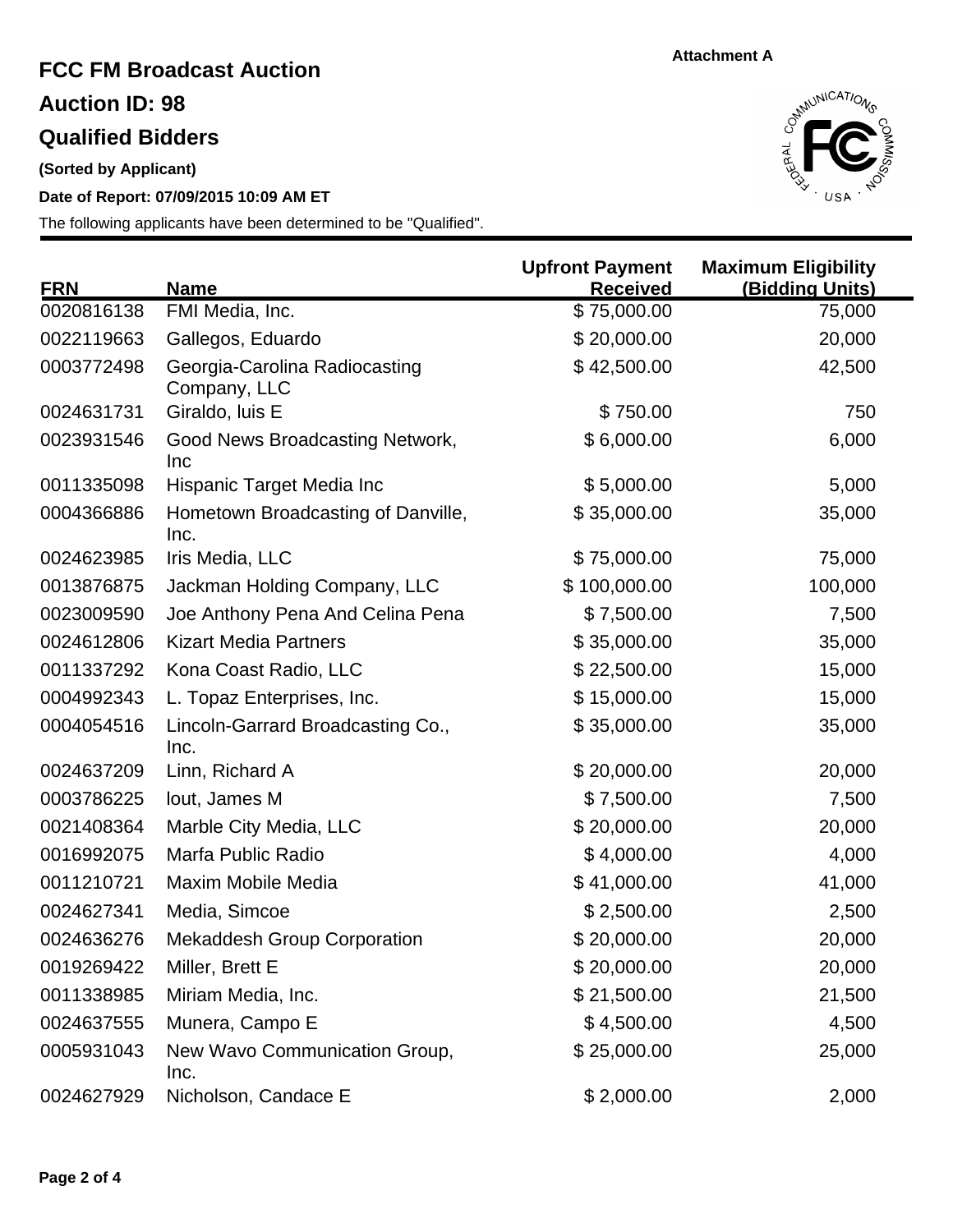# **FCC FM Broadcast Auction Auction ID: 98**

### **Qualified Bidders**

**(Sorted by Applicant)**

### **Date of Report: 07/09/2015 10:09 AM ET**



| <b>FRN</b> | <b>Name</b>                                   | <b>Upfront Payment</b><br><b>Received</b> | <b>Maximum Eligibility</b><br>(Bidding Units) |
|------------|-----------------------------------------------|-------------------------------------------|-----------------------------------------------|
| 0003778677 | Northeast Colorado Broadcasting<br><b>LLC</b> | \$20,000.00                               | 20,000                                        |
| 0001549252 | <b>Oregon Public Broadcasting</b>             | \$2,500.00                                | 2,500                                         |
| 0024636961 | Protelse LLC                                  | \$9,000.00                                | 9,000                                         |
| 0008555310 | pyeatt, katherine                             | \$80,000.00                               | 80,000                                        |
| 0024612210 | Radio Ranch, LLC                              | \$43,250.00                               | 43,250                                        |
| 0024623936 | Red River Radio, Inc.                         | \$45,000.00                               | 45,000                                        |
| 0006574347 | <b>Red Wolf Broadcasting Corporation</b>      | \$750.00                                  | 750                                           |
| 0024415721 | Redrock Broadcasting, Inc.                    | \$75,000.00                               | 75,000                                        |
| 0022347348 | Resonance Media Group                         | \$45,000.00                               | 45,000                                        |
| 0001663806 | Rio Grande Bible Institute, Inc.              | \$20,000.00                               | 20,000                                        |
| 0019841964 | <b>River Rat Radio, LLC</b>                   | \$7,500.00                                | 7,500                                         |
| 0024627218 | Rodriguez, Nelson                             | \$35,000.00                               | 35,000                                        |
| 0024314403 | Rubin Broadcasting, Inc.                      | \$50,000.00                               | 50,000                                        |
| 0022438915 | Ruckus Radio, LLC                             | \$75,000.00                               | 75,000                                        |
| 0023542277 | <b>Rufus Resources, LLC</b>                   | \$20,000.00                               | 20,000                                        |
| 0022053334 | Screen Door Broadcasting, LLC                 | \$19,500.00                               | 13,000                                        |
| 0024634503 | <b>Sisters Radio, LLC</b>                     | \$25,000.00                               | 25,000                                        |
| 0020593687 | Smith, John                                   | \$3,500.00                                | 3,500                                         |
| 0004986485 | SSR Communications, Inc.                      | \$1,500.00                                | 1,500                                         |
| 0024630790 | Stewart, Dorrana L                            | \$3,500.00                                | 3,500                                         |
| 0024636805 | <b>Summit Broadcasting II LLC</b>             | \$20,000.00                               | 20,000                                        |
| 0003778743 | Telesouth Communications, Inc.                | \$25,000.00                               | 25,000                                        |
| 0020493243 | The ERIE Radio Company, LLC                   | \$25,000.00                               | 25,000                                        |
| 0013664941 | Tomlinson-Leis Communications,<br>L.P.        | \$52,000.00                               | 52,000                                        |
| 0022410583 | Torres Media Group, LLC                       | \$15,000.00                               | 15,000                                        |
| 0024229072 | Township Media, LLC                           | \$52,500.00                               | 52,500                                        |
| 0023126022 | University of the Virgin Islands              | \$750.00                                  | 750                                           |
| 0024628091 | Vazquez, Maria I                              | \$750.00                                  | 750                                           |